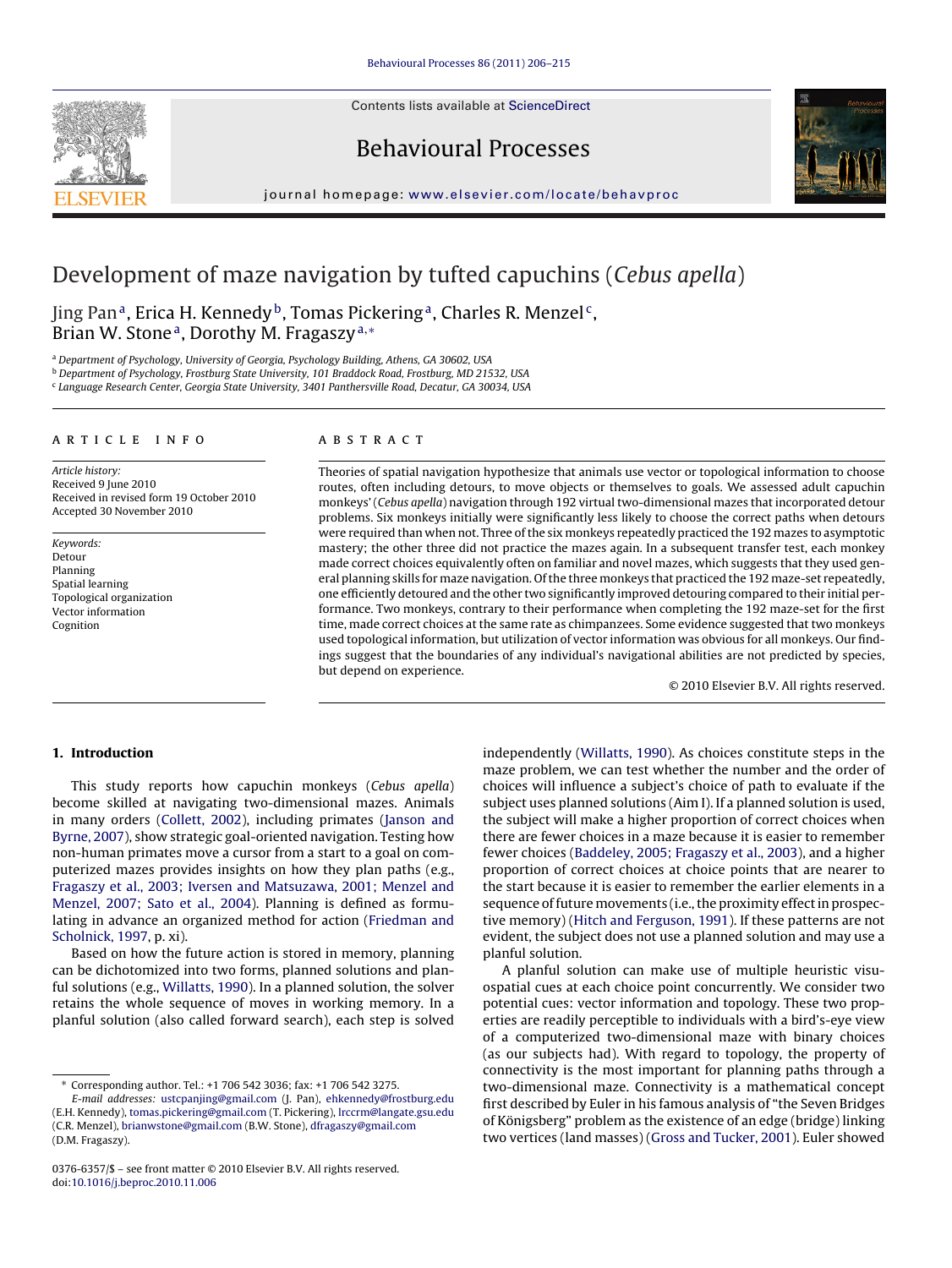<span id="page-1-0"></span>that connectivity is the critical property governing possible routes. The angle of the path with respect to the goal and the proximity of the current location to the goal constitute the vector information of each path at the current location.

To evaluate which spatial structures of the maze were used as heuristic cues (Aim II), we incorporated detouring in the mazes such that correct alleys sometimes temporarily led away from the goal. Because capuchin monkeys made more errors at binary choice points where the correct alley pointed away from the goal (i.e., a detour) than at choice points where the correct alley pointed directly towards the goal ([Fragaszy et al., 2003, 2009\),](#page-9-0) we predict that the angle of the path with respect to the goal will serve as a strong heuristic cue for our subjects. Another visuospatial feature in a maze serving as a candidate heuristic cue is the termination of the incorrect alley (an end vertex of the edge). Subjects can plan a path efficiently by noticing and subsequently avoiding the termination (hereafter, dead end) of the incorrect alley before they make a choice at a choice point. This could be measured directly via eyetracking methods. Alternatively, we can examine whether subjects avoid striking the end of the incorrect alley with the cursor after they make an incorrect choice.

Development of planning can be described as learning at the strategy level. Children can shift from inefficient to efficient strategies for planning in a variety of tasks [\(Bidell and Fischer, 1994;](#page-9-0) [Siegler and Jenkins, 1989\).](#page-9-0) The upper limit or static stage of the learned performance is often referred to as asymptote [\(Bouton,](#page-9-0) [2007\).](#page-9-0) In a previous study ([Fragaszy et al., 2009\),](#page-9-0) capuchins were biased towards choosing the alley that pointed directly to the goal, choosing this path 61% of the time when it was the incorrect path. We asked in this study if they can overcome their initial bias and develop more efficient path planning (Aim III).

Assuming monkey can learn relatively efficient strategies for planning in maze navigation, we further asked whether the learned strategies are general to all mazes or specific to the trained mazes (Aim IV). Learning general strategies for planning a route through an unfamiliar maze is different from encoding and retrieval of an optimal path in a familiar maze. Testing on new versions of the same problem can reveal whether the asymptotic performance can be generalized to new mazes [\(Katz et al., 2002\).](#page-9-0)

# **2. Methods**

#### 2.1. Subjects and housing

Six adult male capuchin monkeys (C. apella), 14–22 years old in 2007, completed this study. They were randomly assigned to two experimental groups, three monkeys per group. They resided at the University of Georgia. None of them were food-deprived during the course of testing. They were transported to a room adjacent to their housing area for testing no more than once per day. All the subjects learned to manipulate a joystick on a computer [\(Leighty](#page-9-0) [and Fragaszy, 2003\)](#page-9-0) before this study. Shortly after they demonstrated mastery of a joystick this study began, which was the first experiment in which they used a joystick.

#### 2.2. Test apparatus

Two-dimensional alley mazes were presented to each subject. Each subject manipulated a joystick to move a white cross-shaped cursor from the start point to the end point within the alleys of a maze (see [Fragaszy et al., 2003; Fragaszy et al., 2009\).](#page-9-0) Upon bringing the cursor into the goal region (completion of the maze), subjects heard a tone and received a small food reward by a pellet dispenser (for Group 1 in Phase A) or by hand (for the rest of the study).



**Fig. 1.** Illustration of maze properties. "S" indicates the start; "G" indicates the goal. Numbers 1–4 indicate the four choice points in a sequential way on the path from the start to the goal in a maze. For the choice point with respect to the structure of the alleys, the first choice point is a forced choice point; the second choice point is a straight alley correct choice point and it is a "T" (marked yellow in the picture) rotated 90 degrees clockwise; the third and the fourth choice points are turned alley correct choice points and they are "T"s (marked yellow in the picture) rotated 90 degrees counter-clockwise. For the choice point with respect to the goal position, the first and second choice points are turns towards the goal (obvious choice points); the third and fourth choice points are non-obvious choice points.

| Table 1 |                          |  |
|---------|--------------------------|--|
|         | Maze library properties. |  |

| Library | Number of choices<br>in a maze | Number of<br>non-obvious choices |
|---------|--------------------------------|----------------------------------|
|         |                                |                                  |
|         |                                |                                  |
|         |                                |                                  |
|         |                                |                                  |
| 5       |                                |                                  |
| 6       |                                |                                  |
|         |                                |                                  |
| 8       |                                |                                  |
| 9       |                                |                                  |
| 10      |                                |                                  |
| 11      |                                |                                  |
| 12      | 5                              |                                  |

Each maze represented a unique organization of pathways, choice points, start and end. Fig. 1 illustrates the layout of themazes. All the alleys were horizontal or vertical, so that all turns in the pathways were 90 degree angles. Every choice point presented one correct alley and one incorrect alley<sup>1</sup>. Each incorrect alley was a single straight segment and at least 2.5 cm long. Thus, choices could be in a "T" shape as the 2nd, 3rd and 4th choices shown in Fig. 1. The choice could also be in a "L" shape as the 1st choice point shown in Fig. 1, in which the incorrect alley and correct ally formed a 90 degree angle, or in a "-" shape, in which the two alleys formed a 180 degree angle, if the start was the 1st choice point.

The original mazes were grouped into 12 libraries (Table 1) of 16 mazes per library according to the total number of choice points and the number of "non-obvious" choice points. A non-obvious choice

 $^{\rm 1}$  In one maze, one choice unintentionally had two incorrect alleys and one correct alley. Thismaze was presented to subjects in Phase A, but not in Phase C. In the probes of Phase B, it was presented to Nick twice, Leo once and Solo once.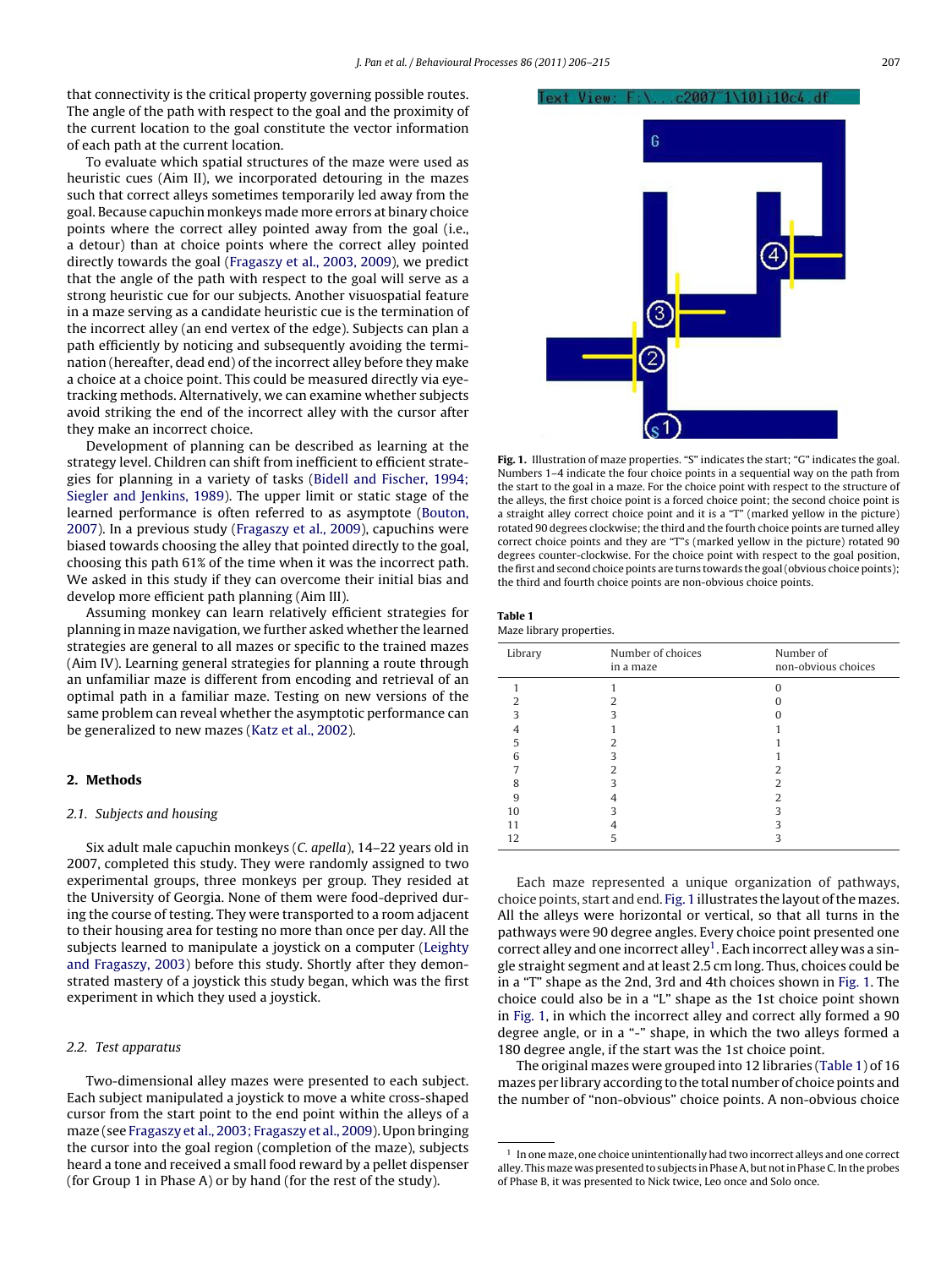<span id="page-2-0"></span>

**Fig. 2.** Flowchart of the procedure.

point occurred where the line from the choice point to the goal point formed a greater angle with the correct alley than with the incorrect alley. A correct response at a non-obvious choice point required the cursor to "turn-away-from-goal". All other choice points were "obvious" and the correct response is to "turn-towardsgoal". Within each library of the original mazes, the first 10 mazes were uniquely designed, and two of these 10 mazes were selected randomly and flipped in upside-down, left-to-right, and both directions to generate the last 6 mazes in the 16-maze library.

We also classified choice points based on the three layout combinations of previous path, correct path and incorrect path at the "T" shaped choice point. If the previous path began at the bottom of the "T" so that the subject was required to turn one way or the other, the choice point was "forced". If the choice point was at the start point, it was also "forced" as the 1st choice point shown in [Fig. 1. I](#page-1-0)f the previous path was at one of the arms of the "T" and the correct path was at the other arm of the "T" so that the subject had to move the cursor straight ahead to be correct, the choice point was a "straight alley" choice point as the 2nd choice point shown in [Fig. 1. I](#page-1-0)f the previous path was at one of the arms of the "T" and the correct path was at the bottom of the "T" so that the subject had to turn the cursor to be correct, the choice point was considered a "turned alley" choice point as the 3rd and 4th choice points in [Fig. 1. C](#page-1-0)ollectively, the "straight alley" and "turned alley" choice points allowed facultative choices (i.e., the cursor could go straight on or could turn 90 degrees).

Finally, we classified choice points in relation to horizontal and vertical planes. The correct alley could lead towards left, right, up or down (for example, the correct alley of the 1st choice point in [Fig. 1](#page-1-0) leads up). An imaginary horizontal axis and a vertical axis crossing at the center of a maze divide the maze into four quadrants. The correct alley could lead towards the inside of the maze (i.e., the adjacent quadrant if the choice point was in one quadrant or the center of the maze if the choice point was on one of the axes) as the 1st, 2nd and 3rd choice points shown in [Fig. 1. A](#page-1-0)lternatively, it could lead to the periphery of the maze as the 4th choice point in [Fig. 1, o](#page-1-0)r it could be directionally neutral (towards either side of the quadrant if the choice point was on one of the axes).

The mazes were designed so that the start and end points appeared equally often in each of the four quadrants of the mazes and the choice points were spatially distributed across four quadrants as evenly as possible. The novel mazes in Phase C had the same properties as the original mazes. Collectively the novel mazes in Phase C had 18 non-obvious and 15 obvious choice points, 17 forced and 16 facultative choice points which were comprised of eight straight alley choice points and eight turned alley choice points.

# 2.3. Procedure (Fig. 2)

# 2.3.1. Phase A. Initial exposure

We trained each subject to move the cursor through alleys without a choice point towards the goal and to move the cursor through 90 degree turns and across the length of the monitor. After completing the training, 192 unique mazes (hereafter, original mazes) were presented to each subject.

2.3.1.1. Group 1. Subjects in Group 1 (Job, Xenon and Xavier) were presented with the maze libraries in numerical sequence (i.e., library 1 followed by library 2) (hereafter, ordered presentation). The experimental procedure and the performance of Group 1 in Phase A was reported previously [\(Fragaszy et al., 2003\).](#page-9-0) Group 1 did Phase A in 1994 and then did not experience mazes or joystick for 13 years but were involved in other routine testing.

2.3.1.2. Group 2. From July 2002 to April 2003, subjects in Group 2 (Leo, Nick and Solo) completed the original mazes in 16 sets, each composed of 12 mazes. To construct these sets, one maze was pseudo-randomly selected without replacement from each of the 12 libraries. The process was repeated to select exhaustively every original maze, generating 16 sets. The 16 sets were presented to each subject in a different pseudo-random order and the mazes within each set appeared in a different pseudo-random order for each subject. This procedure is referred to as "random presentation" hereafter. The experimental procedure and the performance of Groups 1 and 2 in Phase A was reported in [Fragaszy et al. \(2009\).](#page-9-0)

## 2.3.2. Phase B. Replication to mastery

Testing in Phase B began in December 2003, nine months after monkeys in Group 2 completed Phase A, and the testing was completed over 3.5 years, with several pauses of one to two months in testing. In Phase B, monkeys in Group 2 completed a replication of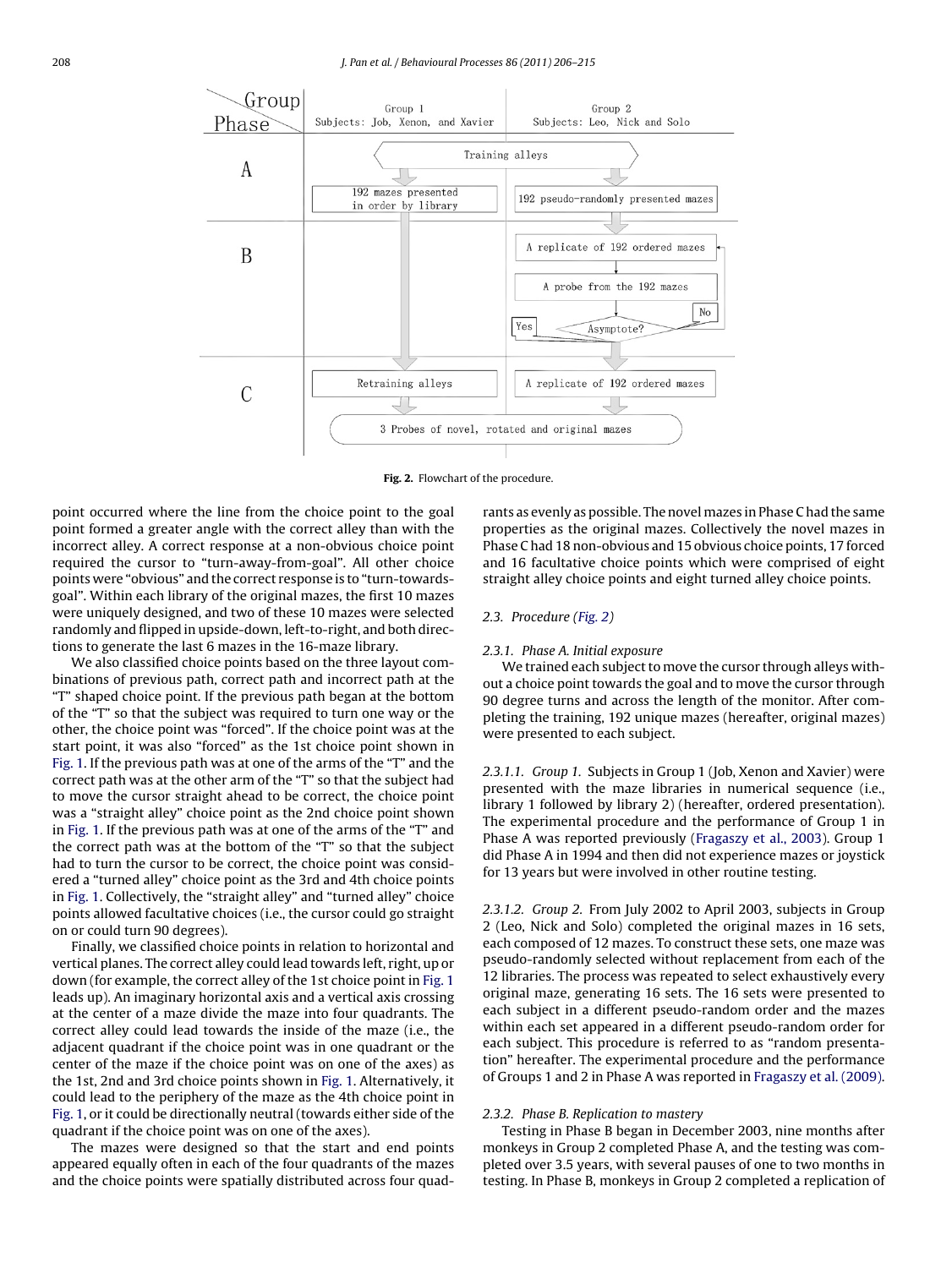the 192 original mazes (i.e., 1584 choices) using the ordered presentation described in Section [2.3.1.1](#page-2-0) for Group 1 in Phase A. After completing each replication, the monkeys completed two mazes pseudo-randomly selected without replacement from each of the 12 libraries of the original mazes (a total of 24 mazes; hereafter, a probe set). The process was repeated until monkeys achieved an asymptotic level of correct choices on probe sets. The asymptote for each subject was defined that for five consecutive probes, the slope of best linear fit to Y (proportions of choices that were correct) against X (the ordinal number of probes) is smaller than 0.01. Subjects in Group 2 in Phase B took on average 12 testing days to complete one replication of the original 192 mazes (i.e., about one library per testing day).

#### 2.3.3. Phase C. Transfer testing

Phase C was completed in June 2007, one month following the completion of Phase B by Group 2, and 13 years following completion of Phase A by Group 1. Group 1 had not experienced any computerized maze or joystick task in the 13 years prior to the testing stage in Phase C.

2.3.3.1. Preparation. As preparation for Phase C, subjects in Group 2 completed their final replicate of the original 192 mazes presented in order by library. Subjects in Group 1 completed four sets of training alleys (with no choice). The first, second, third, and fourth sets of alleys contained alleys with zero, one, two, and three turns respectively. Each training set had six unique patterns of alleys and each pattern was flipped upside down, left to right, and in both planes to generate three additional patterns so that each set had 24 alleys. Subjects completed each alley by moving the cursor from the start to the goal. The subjects were given the first set on the first day of retraining, and the second set on the second day, etc. Subjects completed each retraining alley within 1-min except that Job and Xavier each took longer than 1 min to complete one alley in the fourth set.

2.3.3.2. Testing. Following completion of the preparation, subjects from both groups were given the same common test of 3 probes, each composed of 24 mazes (72 in total). The 72 mazes in Phase C came from three sources. First, two unique mazes (i.e., flipped mazes in the original set were excluded) per library from the original mazes were selected for Phase C. Second, eight of the 24 original mazes selected for Phase C were then flipped in upside-down, leftto-right, and both directions to form the set of 24 flipped mazes for Phase C. Finally, 24 novel mazes in Phase C were constructed using the same rules as the original mazes. Each test session had an equal number of original, flipped, and novel mazes and an equal number of mazes from each library.

### 2.4. Analysis

#### 2.4.1. Coding

For subjects in Group 1 during Phase A, all testing was videotaped and the videos were played back in slow motion for scoring. For the rest of this study, software programs stored the movements of the cursor in terms of pixel jumps for playbacks, and provided a visible cursor "trail" in a play-back. Dependent variables scored in playback in all phases included choice (correct or error) and if error, the outcome (self-correction or dead-end). At a choice point, a choice was made when the cursor traveled into one of the two alleys in which the cursor had not traveled. An error was coded if a subject's initial response at a choice point was to move the cursor into the incorrect alley for more than 2.5 cm on a full screen replay on a desktop CRT monitor (33 cm long  $\times$  24 cm wide); otherwise, the initial response was a correct response. An error was followed



**Fig. 3.** Forward learning curves of correct choices at all choice points and nonobvious choice points for each individual in Group 2. Leo's data for probe 5 was inadvertently lost.

by one of two outcomes: (1) "dead-end" (DE), when the cursor contacted the end of an incorrect alley, or (2) "self-correction" (SC), when the cursor moved away from the end of an incorrect alley before contacting it.

## 2.4.2. Data processing

The goals of the analysis were to evaluate whether and how maze performance (measured by the choice at a choice point and/or the outcome following an error) differed as a function of individual experience and the familiarity and spatial structure of the mazes. The first step in the analysis was to examine learning curves, followed by stepwise logistic regressions. Forward learning curves for Group 2 in Phase B, starting from the first probe series, were constructed for proportion of correct initial choices out of total initial choices and proportion of correct initial choices out of total initial choices at non-obvious choice points (Fig. 3). The forward curves were used to examine individual performance. To examine group performance for Group 2, we constructed backward curves for the same two proportions ([Fig. 4\).](#page-4-0) Backward learning curves started with performance in Phase C as the 0 point and probes in Phase B were counted backwards from the 0 point.

Stepwise logistic regressions calculated in SPSS 15 and 16 (SPSS Inc.) were applied separately to the binary dependent variable: error vs. correct of all choices. The 10 predictor variables were  $(1)$  phases  $(A \text{ or } C)$ ,  $(2)$  groups  $(1 \text{ or } 2)$ ,  $(3)$  the number of choice points in a maze, (4) the order of choice points in a maze, (5) dichotomy of current choice points with regard to the goal (obvious or non-obvious), (6) directions the correct alley led towards (left, right, up or down), (7) convergence of the correct alley (inward vs. outward), (8) layouts of alleys at current choice points (straight alley choice points, turned alley choice point or forced), (9) categories of final responses at the immediately previous choice with regard to the goal (turnedaway-from-goal vs. turned-towards-goal response for the 2nd and subsequent choice points), "final response" hereafter, and (10) combinations of turned-away-from-goal vs. turned-towards-goal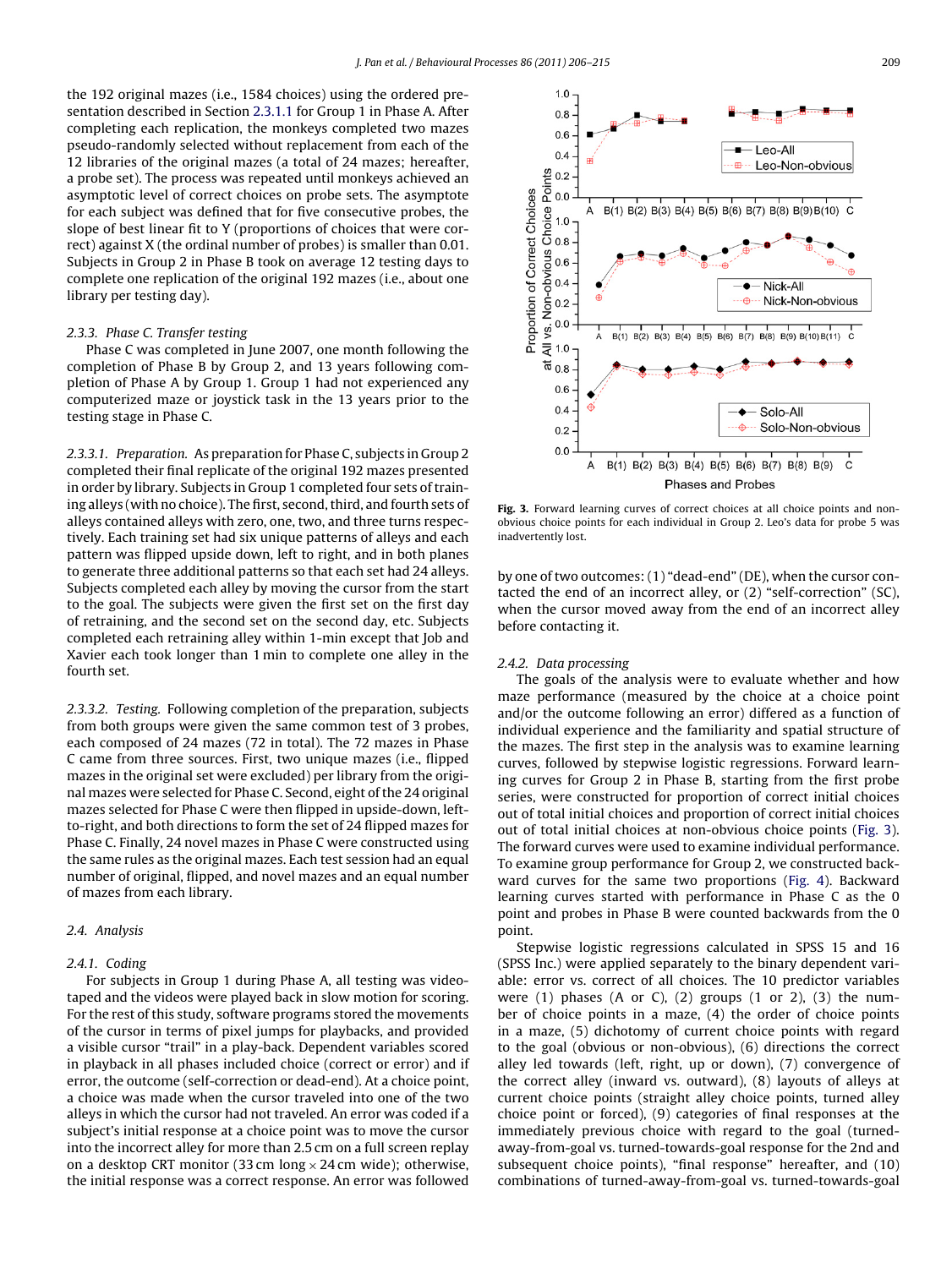<span id="page-4-0"></span>responses at the immediately previous two choice points for the 3rd and subsequent choice points, "previous two responses" hereafter.

For an overall test of the model, we used the data from both groups pooling Phases A and C together. To evaluate individual patterns in Phase A, the analysis was applied to each of the six monkeys. To evaluate individual patterns in Phase C, one test was applied to each of the six monkeys. The predictor variable set used in Phase C was the nine predictor variables described above excluding phases plus the source of the mazes (original, flipped and novel), producing a set of 10 predictor variables.

The criteria for all the stepwise logistic regressions were, following [Hosmer and Lemeshow \(2000\),](#page-9-0) p-value for a variable to be entered into the model  $(P_e) = 0.15$ , p-value for a variable to be removed from the model  $(P_0)$  = 0.20 and maximum iteration = 20. The method for variable entry was forward stepwise. Dummy variables were constructed for all categorical variables with more than 2 categories. A stepwise method was appropriate because the predictor variables were assumed to be relatively orthogonal to each other by the design of the mazes. If not otherwise stated (such as in the stepwise logistic regression analysis),  $\alpha$  level was set at 0.05, two-tailed.

# **3. Results**

The data set was composed of 6005 choices in completed mazes by both groups across three phases. For Phases A and C, there was approximately the same number of choices for each monkey at each Phase for data analysis (for Phase A, from 440 to 528; for Phase B, from 529 to 682; for Phase C, from 162 to 198).

#### 3.1. Development of performance during practice with mazes

Subjects met the asymptote criteria at the 9th (Solo), 10th (Leo) or 11th (Nick) probe. For correct responses at all choice points and at non-obvious choice points (Fig. 4), there were two waves in the curve defined by an inflexion point. Seven probes before Phase C seemed to be a common inflexion for the development of correct responses at all choice points and six probes before Phase C seemed to be an inflexion for the development of correct responses at nonobvious choice points. The high performance cluster began at the beginning of Phase B for Solo, which was earlier than the other two subjects. For all subjects, the lower limits of performance were located in Phase A and the upper limits were never located at the last probe in Phase B.

#### **Table 2**



Distribution of correct vs. incorrect choices significantly different from chance, one-way Chi-square test, d.f. = 1,  $p$  < 0.05.

 $2$  and  $2\sqrt{3}$  and  $2\sqrt{3}$  and  $2\sqrt{3}$  and  $2\sqrt{3}$  and  $2\sqrt{3}$  and  $2\sqrt{3}$  and  $2\sqrt{3}$  and  $2\sqrt{3}$  and  $2\sqrt{3}$  and  $2\sqrt{3}$  and  $2\sqrt{3}$  and  $2\sqrt{3}$  and  $2\sqrt{3}$  and  $2\sqrt{3}$  and  $2\sqrt{3}$  and  $2\sqrt{3}$  and  $2\sqrt{$ 

## **Table 3**

Performance in Phases A and C.

|                                |         | Phase A           | Phase C          |
|--------------------------------|---------|-------------------|------------------|
| Proportion of choices          | Group 1 | $845/1425 = 0.59$ | $399/544 = 0.73$ |
| that were correct              | Group 2 | 734/1584 = 0.46   | $477/592 = 0.81$ |
| Proportion of errors that were | Group 1 | $244/580 = 0.42$  | $58/145 = 0.40$  |
| self-corrected                 | Group 2 | $174/850 = 0.20$  | $68/115 = 0.59$  |

Nick 28/90<sup>\*</sup> 55/107 55/107 55/107 55/107 55/107 55/107 55/107 55/107 55/107 56 Solo  $91/107$ \* 82/90<sup>\*</sup> 82/90<sup>\*</sup>



Fig. 4. Backward learning curves of correct choices at all choice points and at nonobvious choice points using mean value. The last probe is on the far right (noted as −1) and the first probe is on the far left.

# 3.2. Effects of repeated practice with the mazes on performance during transfer testing (Aim III)

As shown in Table 2, each individual achieved significantly more correct choices than chance (50%) in Phase C. As shown in Table 3, both groups made significantly more correct choices in Phase C than Phase A ( $p$  < 0.001 for each group, Fisher's exact test). In Phase C, Group 2 had a significantly larger proportion of correct choices than Group 1 ( $p = 0.0046$ , Fisher's exact test). Group 1 self-corrected the same proportion of errors in Phase A and Phase C ( $p = 0.71$ , Fisher's exact test); Group 2 self-corrected a significantly greater proportion of errors (p < 0.001, Fisher's exact test) in Phase C than in Phase A.

# 3.3. Variables affecting choice

As shown in [Table 4,](#page-5-0) stepwise regression analysis on the data from Phases A and C for all the monkeys revealed that choice (correct or error) at each choice point was significantly influenced by phase, group, spatial configuration of the current choice and configuration of previous choices. Neither the number of total choices nor the order of choices in a maze influenced choice. At the last step, the Nagelkerke R square for the model was 0.22 and the p-value for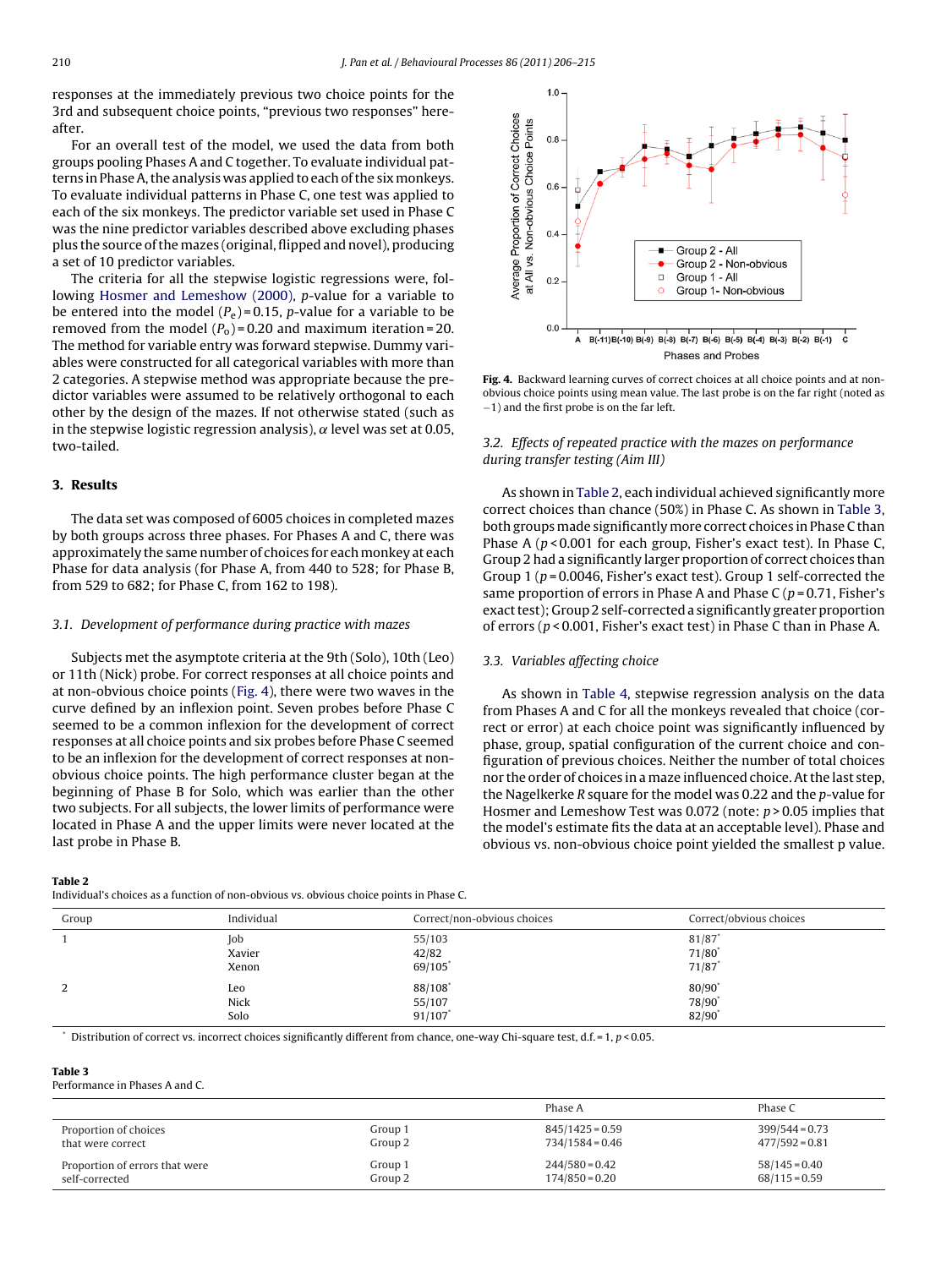#### <span id="page-5-0"></span>**Table 4**

Stepwise logistic regression model for predicting whether the choices were correct using data from both groups in Phases A and C.

| Variables remained          | Categories of the variable                                                  | Number of choices          | Number of correct<br>choices | Proportion of<br>choices that were<br>correct | Wald Chi-square     | d.f.           | Sig.     |
|-----------------------------|-----------------------------------------------------------------------------|----------------------------|------------------------------|-----------------------------------------------|---------------------|----------------|----------|
| Phase                       | A<br>C                                                                      | 3009<br>1136               | 1579<br>876                  | 0.52<br>0.77                                  | $2.2 \times 10^{2}$ | $\mathbf{1}$   | < 0.0001 |
| Group                       | One<br>Two                                                                  | 1969<br>2176               | 1244<br>1211                 | 0.63<br>0.56                                  | 30                  | $\mathbf{1}$   | < 0.0001 |
| Non-obvious choice          | Obvious<br>Non-obvious                                                      | 1890<br>2255               | 1389<br>1066                 | 0.73<br>0.47                                  | $2.9 \times 10^{2}$ | $\mathbf{1}$   | < 0.0001 |
| <b>Directions</b>           | Down<br>Left<br>Right<br>Up                                                 | 1049<br>912<br>1217<br>967 | 697<br>484<br>697<br>577     | 0.66<br>0.53<br>0.57<br>0.60                  | 43                  | 3              | < 0.0001 |
| Convergence                 | In<br>Neutral<br>Out                                                        | 2190<br>380<br>1575        | 1355<br>208<br>892           | 0.62<br>0.55<br>0.57                          | 6.8                 | 2              | 0.034    |
| Layout                      | Turned alley choice point<br>Forced<br>Straight alley choice point          | 1089<br>1665<br>1391       | 619<br>972<br>864            | 0.57<br>0.58<br>0.62                          | 31                  | $\overline{2}$ | < 0.0001 |
| Final response              | First choices<br>Turned-towards-goal<br>Turned-away-from-goal               | 1530<br>1178<br>1437       | 979<br>752<br>906            | 0.64<br>0.64<br>0.63                          | 35                  | $\overline{2}$ | < 0.0001 |
| Previous two responses      | Turned-towards-<br>goal/turned-towards-goal<br>Turned-towards-              | 250<br>319                 | 143<br>192                   | 0.57<br>0.60                                  | $3.0 \times 10$     | 4              | < 0.0001 |
|                             | goal/turned-away-from-goal<br>Turned-away-from-<br>goal/turned-towards-goal | 368                        | 265                          | 0.72                                          |                     |                |          |
|                             | Turned-away-from-<br>goal/turned-away-from-goal                             | 416                        | 267                          | 0.64                                          |                     |                |          |
|                             | First two choices                                                           | 2792                       | 1588                         | 0.57                                          |                     |                |          |
| Overall choice distribution |                                                                             | 4145                       | 2455                         | 0.59                                          |                     |                |          |

The monkeys were more likely to make correct choices in Phase C, and were more likely to make errors at non-obvious choice points.

The direction of the correct alley significantly influenced the monkeys' choices in the following manner. Subjects were significantly more likely to make correct choices when the correct alley led downward rather than upward ( $p$  < 0.0001) but significantly less likely to make correct choices when the correct alley led to the left rather than upward ( $p = 0.041$ ). They made equivalent proportions of correct choices when the correct alley led to the right and upward. Subjects were significantly more likely to make correct choices when the correct alley led inward rather than outward  $(p = 0.011)$ , and subjects were significantly less likely to make correct choices when the correct alley led in a neutral direction rather than outward ( $p = 0.15$ ).

Subjects were more likely to make a correct choice if previous choices were turned-towards-goals than if previous choices were turned-away-from-goals ( $p = 0.052$ ), and also more likely to make a correct choice if there were no previous choices (current choice points were the first choice points) than if previous choices were turned-away-from-goals (p < 0.0001). Subjects were more likely to make a correct choice if the immediately previous two choices were a turned-away-from-goal followed by a turned-towards-goal than all other conditions ( $p$  < 0.0001, see Table 4). Subjects were less likely to make a correct choice at turned alley choice points than straight alley choice points ( $p$  < 0.0001), but the probability of making a correct choice did not differ between forced choice points and straight alley choice points ( $p = 0.33$ ).

Subjects showed individual differences in their strategies to solve the mazes, and their strategies changed from Phase A to Phase C ([Table 5\).](#page-6-0) Only Solo (from Group 2) in Phase C managed to make choices without respect to non-obvious vs. obvious structure of the choice points (88% correct choices). The remaining two monkeys from Group 2 improved making correct choices at nonobvious choice points significantly (for Nick,  $\chi^2$  (1, N=391)=22,  $p < 0.001$ ; for Leo,  $\chi^2$  (1, N = 394) = 64,  $p < 0.001$ ). In Phase C, each monkey made correct choices in equal proportions on novel and original mazes. Each monkey except Solo also made correct choices in equal proportions on original and flipped mazes. Solo made significantly fewer correct choices in flipped mazes than original mazes,  $p = 0.049$ . This comparison is known as a transfer test [\(Katz](#page-9-0) [et al., 2002\).](#page-9-0) Monkeys in Group 1 were influenced by the number or the order of the choice points. Xenon and Xavier in Phase A but not in Phase C made more correct choices when there were more choice points in a maze [\(Fig. 5\);](#page-7-0) Job in Phase A and C consistently made more correct choices for choice points that were nearer to the goal.

### **4. Discussion**

We determined that capuchin monkeys in Group 2, with extended practice on a large set of two-dimensional mazes, improved on reducing their initial bias to select the more direct route to the goal, and instead chose the detour path when necessary. The bias disappeared for one monkey (Solo) and lessened significantly for the other two. Following practice, they performed better than another group of three monkeys (Group 1) that did not have this practice, reversing an advantage on initial testing held by Group 1, as reported by [Fragaszy et al. \(2009\). I](#page-9-0)n that report, Group 1 was labeled "ordered group" and Group 2 was labeled "random group".We further demonstrated that the monkeys' learned strategies generalized to novel mazes. In the transfer test, all monkeys smoothly transferred their terminal performance in the original mazes to novel mazes, as measured by the proportion of choices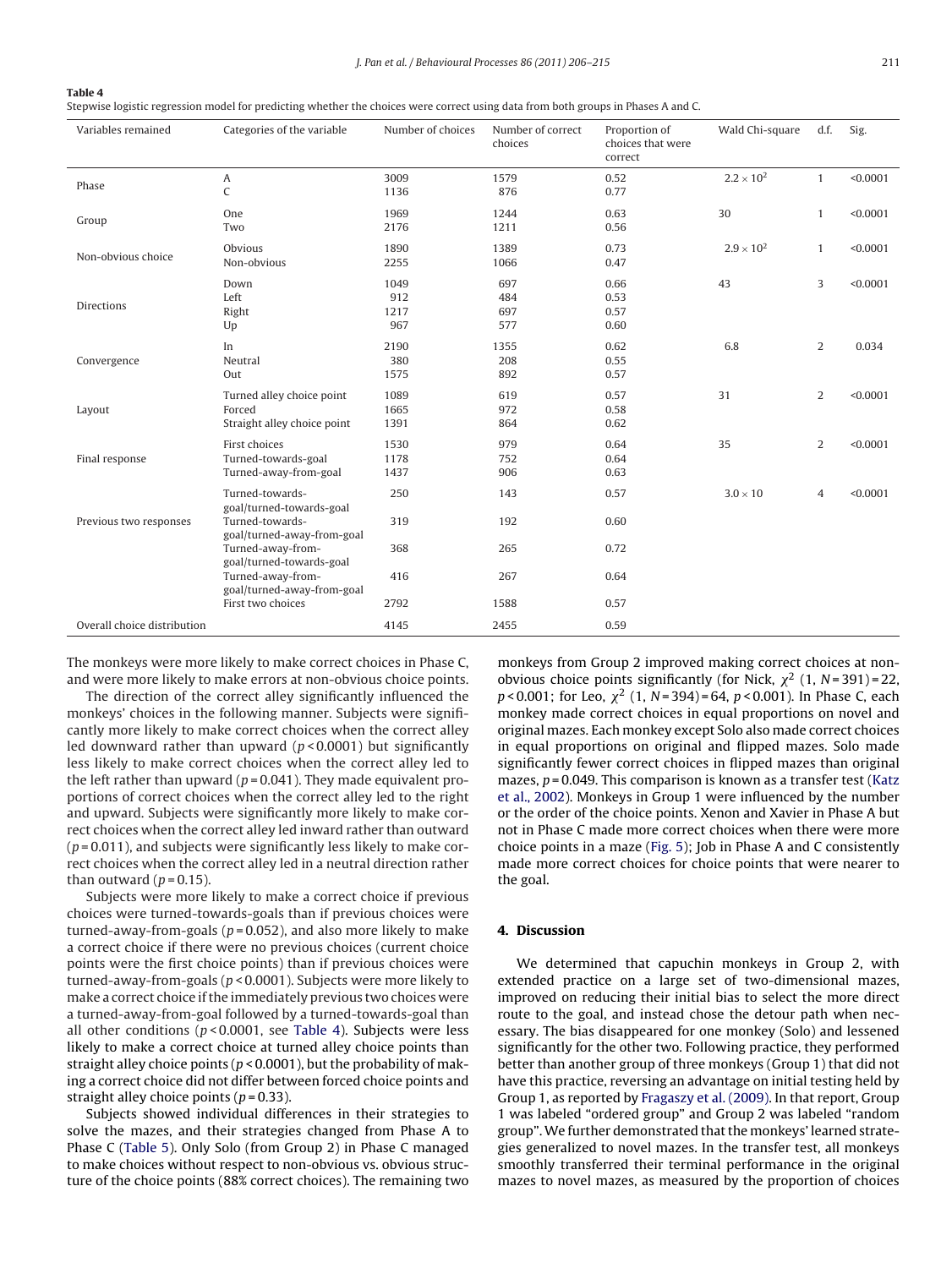<span id="page-6-0"></span>

| Variables remaining in the<br>model | Values or categories of the<br>variable                              | Proportion of choices that were correct <sup>a</sup> |                                      |                                      |                      |                                      |                               |                      |                              |                      |                      |                              |                      |
|-------------------------------------|----------------------------------------------------------------------|------------------------------------------------------|--------------------------------------|--------------------------------------|----------------------|--------------------------------------|-------------------------------|----------------------|------------------------------|----------------------|----------------------|------------------------------|----------------------|
|                                     |                                                                      | Group 1                                              |                                      |                                      |                      |                                      |                               | Group 2              |                              |                      |                      |                              |                      |
|                                     |                                                                      | Job                                                  |                                      | Xavier                               |                      | Xenon                                | Leo                           |                      | Nick                         |                      | Solo                 |                              |                      |
|                                     |                                                                      | Phase A                                              | Phase C                              | Phase A                              | Phase C              | Phase A                              | Phase C                       | Phase A              | Phase C                      | Phase A              | Phase C              | Phase A                      | Phase C              |
| Number of choice points             | $\mathbf{1}$<br>2<br>3<br>$\overline{4}$<br>5                        | N.S. <sup>b</sup>                                    | N.S.                                 | 0.48<br>0.50<br>0.43<br>0.49<br>0.58 | N.S.                 | 0.42<br>0.66<br>0.57<br>0.69<br>0.67 | N.S.                          | N.S.                 | N.S.                         | N.S.                 | N.S.                 | N.S.                         | N.S.                 |
| Order of choice points              | 1st<br>2nd<br>3rd<br>4th<br>5th                                      | 0.56<br>0.67<br>0.77<br>0.87<br>0.61                 | 0.60<br>0.66<br>0.87<br>1.00<br>1.00 | N.S.                                 | N.S.                 | N.S.                                 | N.S.                          | N.S.                 | N.S.                         | N.S.                 | N.S.                 | N.S.                         | N.S.                 |
| Non-obvious choices                 | Obvious<br>Non-obvious                                               | 0.85<br>0.53                                         | 0.93<br>0.53                         | 0.67<br>0.31                         | 0.89<br>0.51         | 0.74<br>0.53                         | 0.93<br>0.66                  | 0.55<br>0.36         | 0.92<br>0.82                 | 0.53<br>0.26         | 0.87<br>0.51         | 0.70<br>0.44                 | N.S.                 |
| Directions                          | Down<br>Left<br>Right<br>Up                                          | N.S.                                                 | 0.77<br>0.56<br>0.68<br>0.82         | 0.58<br>0.53<br>0.41<br>0.40         | N.S.                 | N.S.                                 | 0.85<br>0.53<br>0.79<br>0.902 | N.S.                 | 0.96<br>0.78<br>0.85<br>0.86 | N.S.                 | N.S.                 | 0.69<br>0.43<br>0.56<br>0.52 | N.S.                 |
| Convergence                         | In<br>Neutral<br>Out                                                 | N.S.                                                 | N.S.                                 | N.S.                                 | N.S.                 | N.S.                                 | N.S.                          | 0.47<br>0.42<br>0.41 | N.S.                         | N.S.                 | 0.66<br>0.78<br>0.69 | N.S.                         | 0.90<br>1.00<br>0.84 |
| Layout                              | Turned alley choice point<br>Forced<br>Straight alley choice point   | 0.56<br>0.64<br>0.77                                 | N.S.                                 | 0.51<br>0.53<br>0.40                 | 0.73<br>0.74<br>0.60 | 0.63<br>0.63<br>0.61                 | 0.76<br>0.71<br>0.91          | 0.34<br>0.38<br>0.58 | N.S.                         | 0.28<br>0.40<br>0.45 | 0.63<br>0.70<br>0.68 | N.S.                         | 0.87<br>0.83<br>0.96 |
| Final response                      | turned-towards-goal<br><b>First Choices</b><br>Turned-away-from-goal | N.S.                                                 | 0.76<br>0.59<br>0.82                 | N.S.                                 | N.S.                 | 0.68<br>0.53<br>0.68                 | 0.80<br>0.67<br>0.89          | 0.49<br>0.32<br>0.53 | 0.94<br>0.83<br>0.83         | 0.44<br>0.34<br>0.39 | N.S.                 | N.S.                         | 0.91<br>0.79<br>0.94 |
|                                     | Turned-towards-goal/turned-                                          | 0.87                                                 |                                      | 0.32                                 |                      | 0.59                                 |                               | 0.44                 |                              | 0.42                 | 0.60                 |                              |                      |
| Previous two responses              | towards-goal<br>Turned-towards-goal/turned-<br>away-from-goal        | 0.59                                                 | N.S.                                 | 0.48                                 | N.S.                 | 0.57                                 | N.S.                          | 0.53                 | N.S.                         | 0.30                 | 0.76                 | N.S.                         | N.S.                 |
|                                     | Turned-away-from-goal/-<br>turned-towards-goal                       | 0.85                                                 |                                      | 0.58                                 |                      | 0.67                                 |                               | 0.67                 |                              | 0.52                 | 0.75                 |                              |                      |
|                                     | Turned-away-from-<br>goal/turned-away-from-goal<br>First 2 choices   | 0.81<br>0.61                                         |                                      | 0.41<br>0.49                         |                      | 0.81<br>0.60                         |                               | 0.51<br>0.39         |                              | 0.33<br>0.39         | 0.89<br>0.63         |                              |                      |
| Sources                             | Flip<br>Novel<br>Original                                            | N.A. <sup>c</sup>                                    | N.S.                                 | N.A.                                 | N.S.                 | N.A.                                 | N.S.                          | N.A.                 | N.S.                         | N.A.                 | N.S.                 | N.A.                         | 0.82<br>0.89<br>0.92 |

Notes:

<sup>a</sup> Only for variables that are significant for predicting correct responses, the proportion of correct responses are given in the body of the table.

**b** Not significant for predicting correct responses.

 $c$  Not applicable, because in Phase A, all the mazes are original mazes.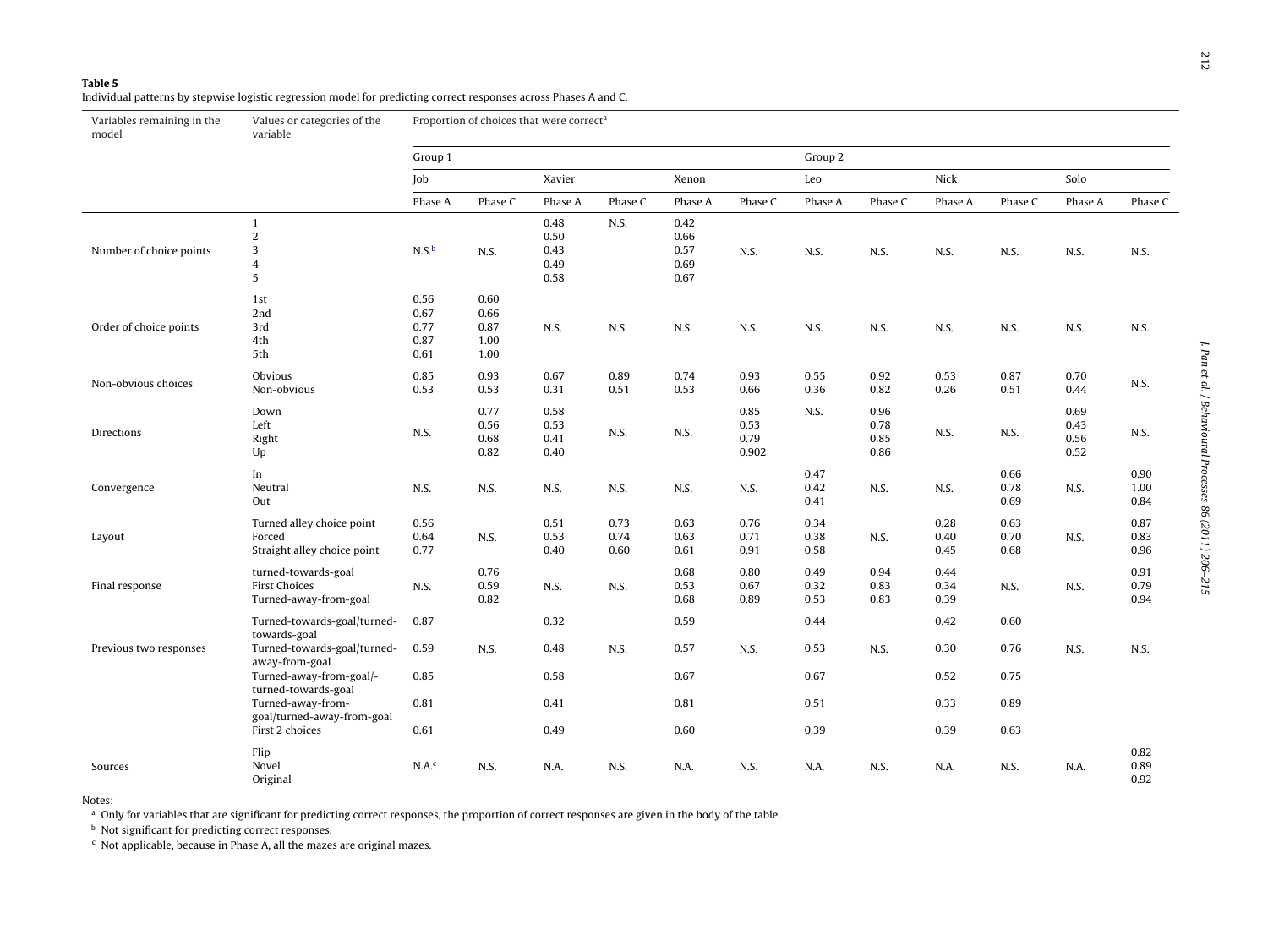<span id="page-7-0"></span>

**Fig. 5.** Xenon and Xavier's average correct choices in Phase A grouped by number of non-obvious choices in a maze. For mazes with an equal number of non-obvious choice points, the more choice points in a maze, the lower the proportion of nonobvious choice points and the higher the proportion of obvious choice points.

that were correct out of the total number of choices made. These findings show that the monkeys used general strategies to solve maze problems rather than remembered routes in specific mazes. We discuss these findings in relation to models of spatial planning in navigation, models of learning, and findings with chimpanzees on similar spatial problems.

#### 4.1. Models of planning: planful solutions vs. planned solutions

We found little evidence that the monkeys memorized a sequence of movements before they started to move the cursor in a maze (i.e., used a planned solution). Monkeys were as likely to make errors on choice points nearer to the start point as farther away. They were also as likely to make errors in mazes with fewer choice points compared to mazes with more choice points. Instead of using planned solutions, subjects apparently used planful solutions. If the monkeys used planful solutions, their choices should not have been affected by either number or order of choice points but instead by other spatial features of the mazes. Three forms of evidence suggest that they used planful solutions. The strongest evidence for planful solutions is that all subjects in all phases, except for Solo in Phase C, made proportionally more errors at non-obvious choice points than at obvious choice points. Further evidence that the monkeys used planful solutions comes from Xenon and Xavier's performance in Phase A. In this phase and in mazes that contained at least one non-obvious choice point, these two monkeys made proportionally more correct choices at mazes with proportionally more obvious choice points (see Fig. 5). The final piece of evidence that the monkeys used planful solutions is that Job made proportionally more correct choices at choice points nearer to the goal, showing that he did not store in memory the full sequence of choices to the goal location before beginning to move the cursor in a maze.

# 4.1.1. A vector strategy for planful solution

A planful solution does not require memorizing routes. Instead, it requires paying attention to the spatial features at each choice point, such as the location of the goal. Capuchin monkeys most often moved directly towards the goal (made turn-towards-goal choices) regardless of whether the chosen alley led to the goal and consequently they made more errors at non-obvious choice points than at obvious choice points. We name this strategy the "vector strategy". If the cursor is free to move on the screen without restriction by the alleys, the shortest path to the final goal would be along a Euclidean radial from the current choice point to the final goal. The vector towards the goal is what seemed to guide the monkeys' choices: they preferred the alley associated with the longer of the two components of the vector. When the choice point is obvious, this strategy produces a correct choice. But when the choice point is non-obvious, the same strategy produces an error.

The "vector strategy" as displayed by the monkeys in this study can be compared to a model that explains efficient detouring in insects: the vector accumulator in path integration ([Collett, 2002\).](#page-9-0) For insects that are forced to take detours, path integration enables or enforces detours. An accumulator keeps vector information of its current distance and direction from the insect's nest, and at any point, the insect can use this vector information to navigate by path integration until it has reached its nest. There is both similarity and difference between the path integration in insects and the "vector strategy" in the monkeys in this study. The similarity is that the direction of the vector is used. The difference is that capuchins do not need to accumulate directional information from past routes to update their heading, because all the information required to make a correct choice is visible at each choice point.

Overall, capuchins prefer the shorter path even when it cannot lead to the goal. Chimpanzees showed the same preference in finger mazes [\(Iversen and Matsuzawa, 2001\)](#page-9-0) but not while solving mazes by moving a cursor with a joystick ([Fragaszy et al., 2009\).](#page-9-0) In the former case, when the familiar short path in a finger maze was blocked but a longer path was available, chimpanzees kept choosing the blocked short path. The difference in the chimpanzees' relatively impaired performance in the touch-screen vs. joystick mode of presentation could reflect the immediacy of interaction with the display in the case of the touch-screen compared to the joystick. Using abstract symbols (Arabic numerals representing the quantity of food instead of real food) improved chimpanzees' performance in a reversed contingency task in which they received the quantity of the food they did not choose [\(Boysen and Berntson, 1995\).](#page-9-0) Perhaps the touch-screen version of the mazes presents chimpanzees with the same difficulty of reversing their actions when the hand approaches the goal as was present in [Boysen and Berntson's \(1995\)](#page-9-0) task. One could investigate how individuals perceive the path in 2D virtual mazes in different modes of interaction (cursors controlled by joysticks vs. discs controlled by finger on touch-screens). One could argue that it is more abstract to control a cursor on a 2D screen through the movement of a joystick in three dimensions (a hand  $(3D) \rightarrow a$  joystick  $(3D) \rightarrow a$  cursor  $(2D)$ ) [\(Leighty and Fragaszy,](#page-9-0) [2003\)](#page-9-0) than to control a disc on a touch screen (a hand  $(3D) \rightarrow a$ disc (2D)). If the joystick presentation is indeed more abstract than touch screens for chimpanzees, and if abstract stimuli help chimpanzees to override a predisposition to move directly to the goal, then it make sense that chimpanzees chose the turned-awayfrom-goal path (long path) efficiently on a joystick work platform [\(Fragaszy et al., 2009\)](#page-9-0) but did not choose the long path on the touch screen platform ([Iversen and Matsuzawa, 2001\).](#page-9-0) Capuchins needed extensive practice to reach this same point with the cursor presentation, suggesting that capuchins have greater difficulty in shifting from a strongly biased behavior to another behavior, compared to chimpanzees.

#### 4.1.2. Attending to continuity of the alleys for planful solution

Alternatively, an efficient planful solution can be to pay attention to the continuity of the alley. If monkeys had learned to pay attention to the continuity of the alley to the goal, their performance would not have been affected by non-obvious choice points. Paying attention to the continuity of the alley would produce perfect performance, and that is what Solo nearly achieved in Phase C. In Phase C, Solo achieved a proportion of 85% correct choices on non-obvious choice points. This performance was not significantly different from his performance on obvious choice points (91% correct choices) and is the best performance among the 6 subjects on obvious choice points.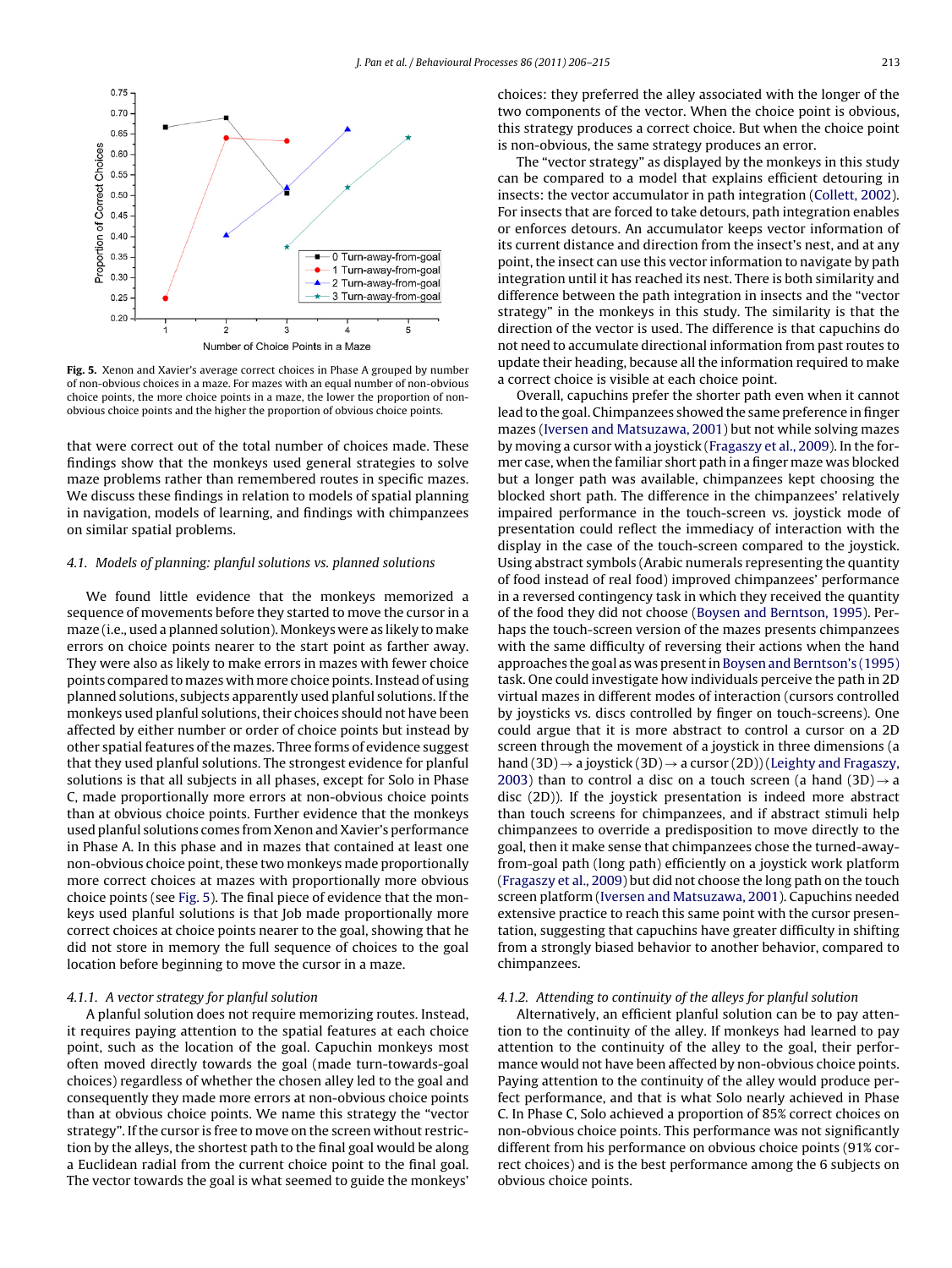If a monkey is able to note continuity of the path, and is more motivated to complete the maze the closer it gets to the goal, it might make more correct choices at choice points nearer to the goal. Perhaps that is what one monkey (Job) did. In Phase A and Phase C, regardless of the number of choice points in a given maze, the nearer the choice points to the goal, the more likely Job was to make a correct choice (as seen in [Table 5\).](#page-6-0)

Paying attention to the alley continuity may be related to the topological spatial cognition model that explains detouring in rodents. Place cells in the hippocampuses of rodents fire maximally when the animals are in a particular location. These cells are described in terms of networks of interconnected place cells that can link a start point to a goal site ([Collett, 2002\).](#page-9-0) When barriers are introduced into an arena, place cells with fields close to the barrier become silent, and effectively remove themselves from the network of interconnected cells and thus form a neural version of the planning process. Consequently, the rat would detour around the barrier ([Collett, 2002\).](#page-9-0) Neurons displaying place-related activities like those of the place cells in rodents are also found in primates' hippocampuses ([Hori et al., 2005; Hori et al., 2003\).](#page-9-0) If capuchin monkeys have similar neural capacities as rhesus monkeys, which can have different neural representations for the final goal and the current goal in a maze ([Saito et al., 2005\),](#page-9-0) they should be capable of choosing an alley going to the next choice point (the current goal) instead of choosing an alley pointing to the final goal. In Phase C, capuchins did this to some extent and Solo clearly did so.

# 4.1.3. Attention to continuity towards the end of the alley (but after choices)

We could not test whether the subjects looked ahead along either alley before theymade a choice. Instead, we showed that subjects looked ahead after making an error (i.e., they self-corrected). Each subject in Group 2 clearly learned to do this, making significantly more self-corrections, proportionally, in Phase C than in Phase A (overall mean, 59% vs. 20%, respectively. To avoid hitting the dead end, they must notice it, and this could happen before or after passing through a choice point. If subjects continuously visually monitored a certain distance ahead of the cursor's current position, they would not hit the dead end because as soon as it was within the distance that they monitored ahead of the cursor, they would notice it. Our results, however, showed that they hit the dead end at a measurable rate. Thus, we propose that subjects looked ahead of the cursor intermittently, not continuously. We assume that the positions where they looked ahead were randomly and discretely distributed around the choice points. When the position where they looked ahead was before the choice point, and the dead end was within the distance they monitored, they made a correct choice before the choice point. When they looked ahead after passing the choice point and the dead end was within the distance they monitored, they made self-correction after the choice point. This is evidence of planning at least at least within the distance of a single segment of the alley. Diminishing errors and increasing rates of self-correction could reflect an extension of the monitored distance, or more frequent visual monitoring. Further tests should use eye-tracking techniques to verify our hypothesis.

#### 4.1.4. Alternative planful strategy based upon goal location

An alternative planful strategy guiding choice at each choice point would be choosing inward alleys. Although in our design we distributed goal locations evenly across four quadrants to keep subjects from developing a preference for moving in any of the four directions (up, down, left and right), we did not control whether the correct alleys led inward or outward. There were more correct alleys leading inward (2190 choice points) than in other directions (380 neutral choice points and 1575 choice points leading outward; see [Table 4\).](#page-5-0) Thus the dead ends are more likely to be located on the peripheries of the mazes, and subsequently consistently choosing an alley leading inward at any choice point will result in a betterthan-chance performance. As shown in [Table 5, t](#page-6-0)he "choosing an alley leading inward" strategy is evidently influenced by experience because no animals in Group 1 were influenced by the correct alley leading in or out, but animals in Group 2, following extensive experience with the original mazes, were influenced differentially to move inward in Phase C compared to Phase A.

## 4.2. Learning

The data have shown that capuchin monkeys' planning strategies can be improved and transferred to novel mazes. Both the proportion of overall choices and non-obvious choices that were correct and proportion of errors that were self-corrected improved over the course of the study. This improvement cannot be attributed merely to improved control of the cursor, as the monkeys controlled the cursor well at the start of the study, and improved control would not differentially impact the proportion of correct choices at a particular kind of choice point.

[Fragaszy et al. \(2009\)](#page-9-0) suggested that capuchins could master the maze problem with practice. This study confirmed Fragaszy et al.'s suggestion. Initially, both groups of capuchins in Phase A made significantly more errors when compared to chimpanzees in the same maze tasks ([Fragaszy et al., 2009\).](#page-9-0) The performance of capuchins in Group 2 (the group that practiced the original series to asymptote) in Phase C, however, was significantly better than that of all capuchins in Phase A [\(Fragaszy et al., 2009\).](#page-9-0) The two best capuchins' performances (84% and 87% correct choices) in Phase C fall into the range of the performance by chimpanzees on their first exposure to the same original mazes used in this study (average 82% correct choices for ordered presentation and 81% correct choices for random presentation; reported in [Fragaszy et al., 2009\).](#page-9-0) Thus, the difference in chimpanzees and capuchins' initial performance is not a fixed feature of cognitive capacity, but rather is a dynamic feature of cognitive development. Lacking practice, no monkey in Group 1 achieved the chimpanzees' level of performance. Practice permitted capuchins in Group 2 to perform in Phase C as efficiently as chimpanzees in this task. A similar argument for the dynamic nature of cognitive skill has been made concerning chimpanzees' spatial memory for numbers briefly presented on a touch screen. After extensive practice (over several years), a chimpanzee outperformed adult humans naïve to the task [\(Kawai and Matsuzawa,](#page-9-0) [2008\).](#page-9-0)

The mazes we presented to the monkeys required altering a prepotent action (traveling directly towards the goal) in favor of an alternative action (taking a detour). Another problem where monkeys show difficulty in altering a prepotent action is the "gravity bias" task. In the gravity bias task, tamarin monkeys preferred to search for a dropped object directly beneath the release point even when the trajectory of the object was altered by a tube to another place ([Hauser et al., 2001; Hood et al., 1999\).](#page-9-0) The gravity bias in tamarins, unlike in human children or dogs, persisted despite "extensive" training, which lasted several days for each of three phases in total [\(Osthaus et al., 2003; Hood et al., 1999\).](#page-9-0) In both the gravity bias task and the maze problem, the problems are spatial; the prepotent actions are to take the shortest Euclidean path (to the ground or to the goal); monkeys are biased even after a certain amount of training. Because of those similarities in the tasks and the performance capuchins in Group 2 finally achieved, we predict more extensive and longer training will allow tamarins to diminish their gravity bias in the gravity bias task significantly. More generally, when investigating whether an individual of any species, including our own, can alter prepotent behaviors, we should allow practice to asymptote on a large set of exemplars before we reach a